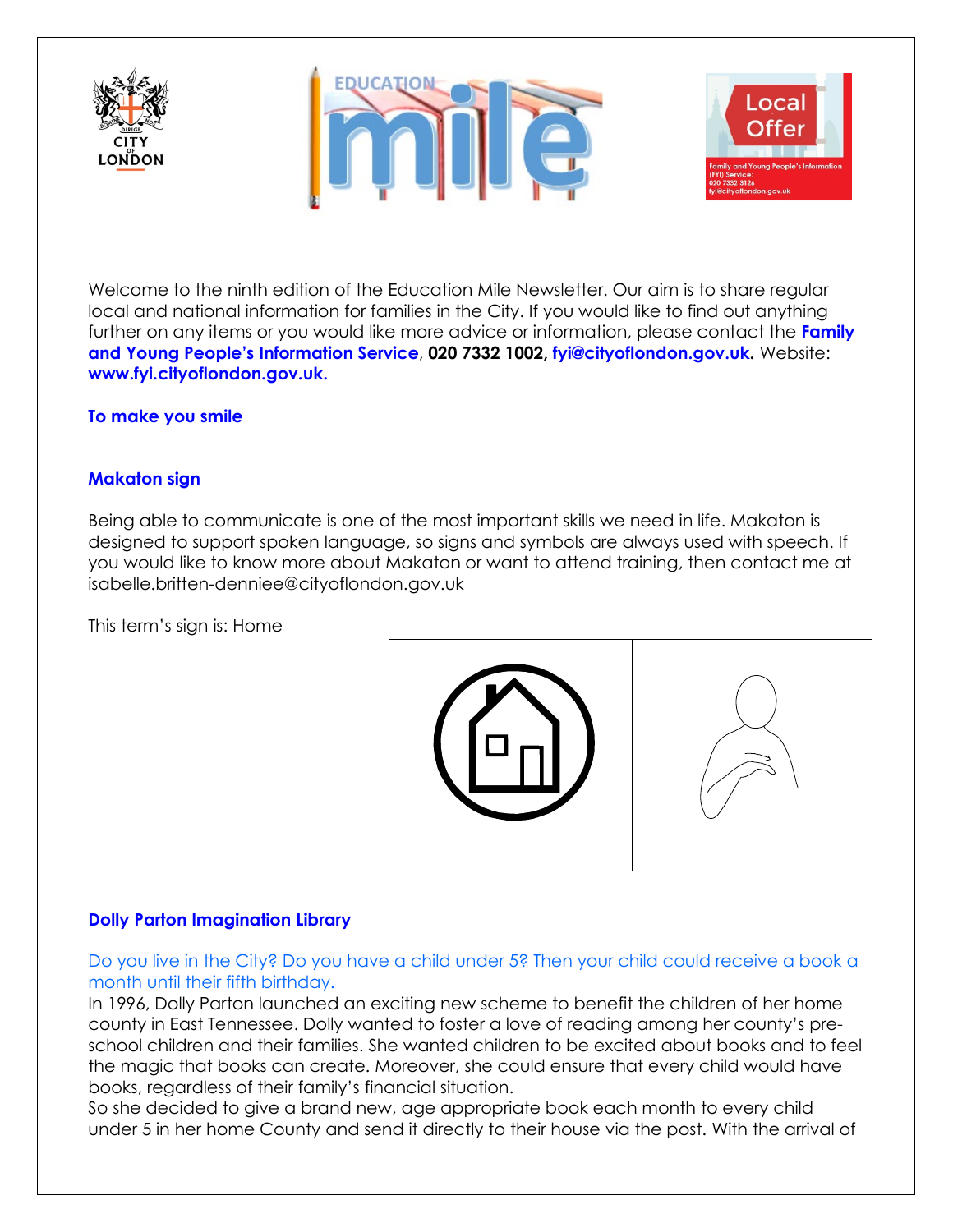every child's first book, he or she could now experience the joy of finding their very own book in their letterbox.

The Imagination Library is now available in the City of London. So if you are a City resident and would like your child to start receiving a free book ever month, ask your local library or childcare provider for an application form or contact **EEYService@cityoflondon.gov.uk** 

#### **Ways to encourage your preschooler to read whilst at home.**

These tips can help children start to work on important skills needed to become good readers.

### **1. Read stories to your child.**

Read together every day. Make this a special one-on-one time that your child can look forward to. Curl up together in a cozy chair. During story time, give your undivided attention to your child and to the story you're reading together. This helps create positive associations with reading that can last a lifetime.

# **2. Talk about your love of reading.**

Tell your child how much you enjoy reading with him/her. Let him know that story time is your favorite part of the day and explain why you like it so much. Tell your child a little about what you're reading nowadays and highlight how much you value reading. That will help him/her understand that reading is not just something you do with children.

# **3. Show your love of reading.**

Let your child see you reading as often as possible. Show them that you enjoy reading so much that you want to do it. Your preschooler's desire to imitate is extremely powerful, so this is another way to make them feel that reading really is fun—and worth pursuing.

#### **4. Let your child choose.**

Select several different books your child might like, and then let him pick which one he wants you to read to him next. Make sure you provide a range of options. He'll be more excited and engaged if he has a real choice about what to read.

# **5. Let your child "pretend read."**

If he wants to pick up a book and imitate the act of reading, that's great! Even if he's not able to [decode](https://www.understood.org/en/learning-attention-issues/child-learning-disabilities/dyslexia/12-terms-to-know-if-your-child-struggles-with-reading) the words on the page, it's valuable for him to be exposed early to the physical tasks of reading. You can also encourage your child to point to the pictures in a book and make up his own story. Try letting him "read" a book to his stuffed animals, and don't criticize or correct his version.

# **6. Act it out!**

Have fun with the way you read to your child. Exaggerate, be funny and play with different expressions and voices. You can even include props in your reading and turn it into a show. Dramatizing your reading will keep him entertained and help him understand the story better.